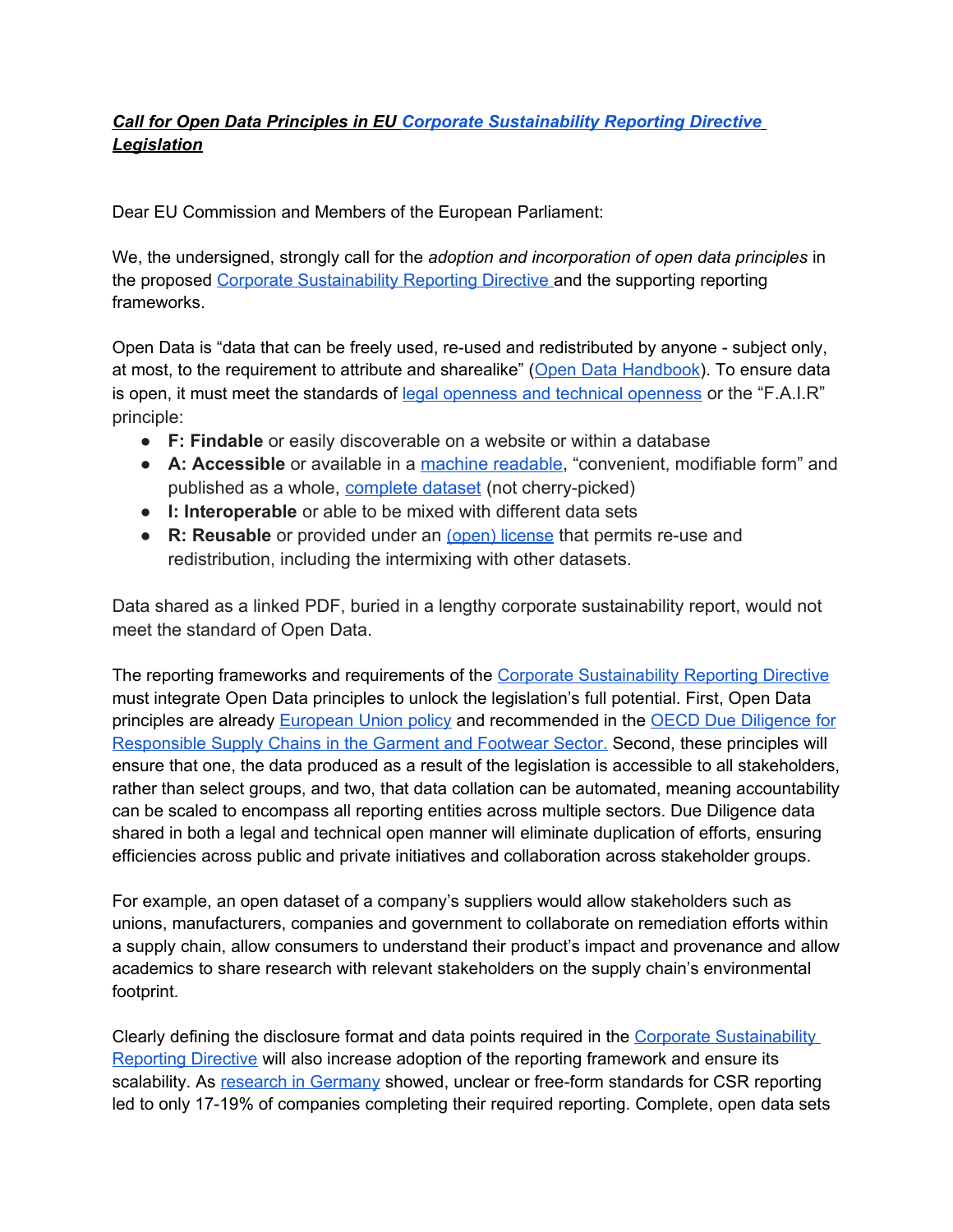must also be mandatory to realize their full potential to bring about real, long term lasting impact. Future innovations or academic research yet unknown will benefit enormously from whole data sets, rather than summary analysis or cherry picked stats. By having clearly defined, repeatable and predictable reporting forms and methods, and mandating this reporting meets open data standards, costs can be reduced and harmonization across member states will increase, something that benefits all stakeholders.

In closing, we strongly urge EU members of Parliament and the EU Commission to adopt and incorporate open data principles into the proposed Corporate Sustainability Reporting Directive to ensure stakeholder access, interoperability and collaboration.

By:



Business and Human Rights Resource Centre

Fashion Revolution